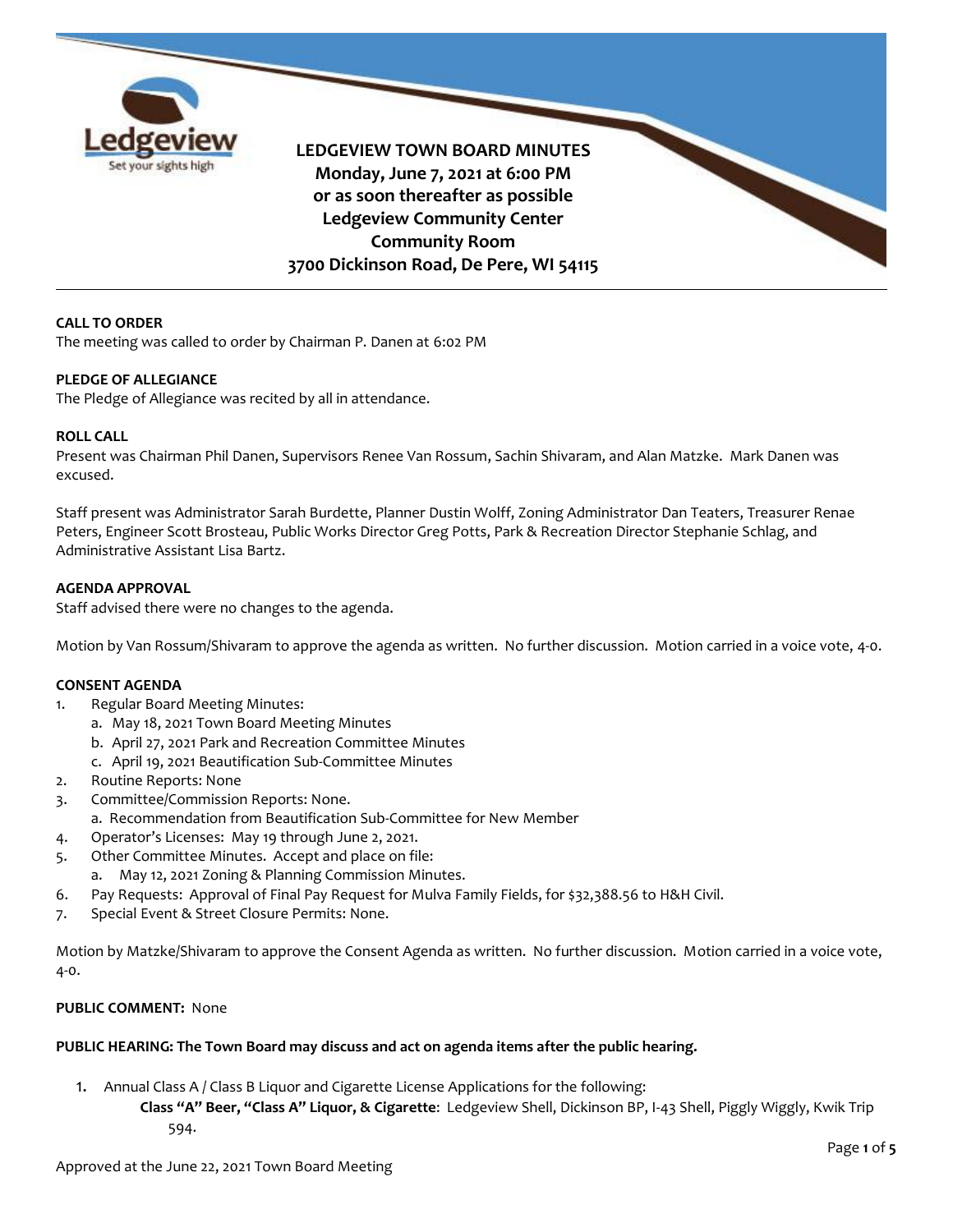**Class "B" Beer, "Class B" Liquor:** Bleu Restaurant & Lounge, The Ledge Crest Reserve, Chicago Street Pub & Grill, Toast & Company, Graystone Ale House, Ledgeview Golf Course, Redwood Inn, Terry's Wall Street Pub, 21 Gun Roadhouse.

The public hearing was opened by Chairman P. Danen at 6:04 PM. After three calls for public comment, none was heard. Chairman P. Danen closed the public hearing at 6:06 p.m.

Staff advised these were the Annual Liquor Licenses. These are the same licenses that were issued last year, there were no changes in the number of licenses or the class of licenses. All required paper has been submitted and backgrounds checks were completed. Staff recommends approval.

Motion by Shivaram/Matzke to approve Annual Class A / Class B Liquor and Cigarette License Applications as presented. No further discussion. Motion carried in a voice vote 4-0.

2. **Discuss/Act on Zoning & Planning Commission recommendation from Zoning & Planning Commission on the request by Steve Bieda of Mau & Associates, LLP, agent for Cole Buergi for consideration of a Conditional Use Permit (CUP) on parcel D962, 2069-2071 River Point Court, to convert a duplex to a condominium. The CUP is accompanied by a Condominium Plat creating two separate units.** 

The petitioner is requesting approval to convert a duplex to a condominium. Noting this is an existing duplex zoned R2. Structure will not change.

Steve Bieda of Mau & Associates provided comments on the application on behalf of the applicant.

Jared Fink with Goldfinch Management – 2611 Libal St., Green Bay – owner of a property in this area, stated concerns with over 20 duplex units in that corridor he would like the board to consider the Conditional Use Permit applied to the entire area. He is not for or against it this particular parcel.

Petitioner Cole Buergi - 4642 Royal Vista Trail stated that he would like the board to approve this quickly as he is in negotiations with a buyer for one side of this duplex.

Zoning and Planning Committee has approved this conditional use permit for a zero lot-line development conditioned upon recording of the Condominium Declarations and the Condominium Plat and is recommending approval.

After three calls for additional comments, none were heard. Chairman P. Danen closed the public hearing at 6:11 PM.

Motion by P. Danen/Van Rossum to approve with the recommendation of Zoning & Planning. No further discussion. Motion carried in a voice vote, 4-0.

### **ZONING & PLANNING:**

1. Recommendation from the Zoning and Planning Commission on the request from Steve Bieda of Mau & Associates, on behalf of Cole Buergi (owner) to convert duplex into a condominium for parcel D-962, 2069-2071 River Point Court.

The petitioner is requesting approval of a condominium plat to convert an existing duplex into a zero lot-line development. Nothing on the existing site is proposed to change. This will be a seamless change with each side of the unit now being owneroccupied.

The ZPC unanimously recommended approval of the Condo Plat, conditioned upon the following:

- 1. Illustrate easements where necessary for water, sewer, and utility services.
- 2. Add a restrictive covenant on the condo plat which states: "Building permits are limited to the development of zerolot-line condos on Lots 1 through 2 inclusive, unless two adjoining lots are combined and used as a single lot for the construction of a single-family dwelling unit. In this case, an odd number of lots may not be left as a series of consecutive lots."
- 3. Add a note to the plat which states: "When attached dwelling units are created, matters of mutual concern to the adjacent property owners, due to construction, catastrophe, and maintenance, shall be guarded against by private covenants and deed restrictions and the approving authorities shall not be held responsible for same."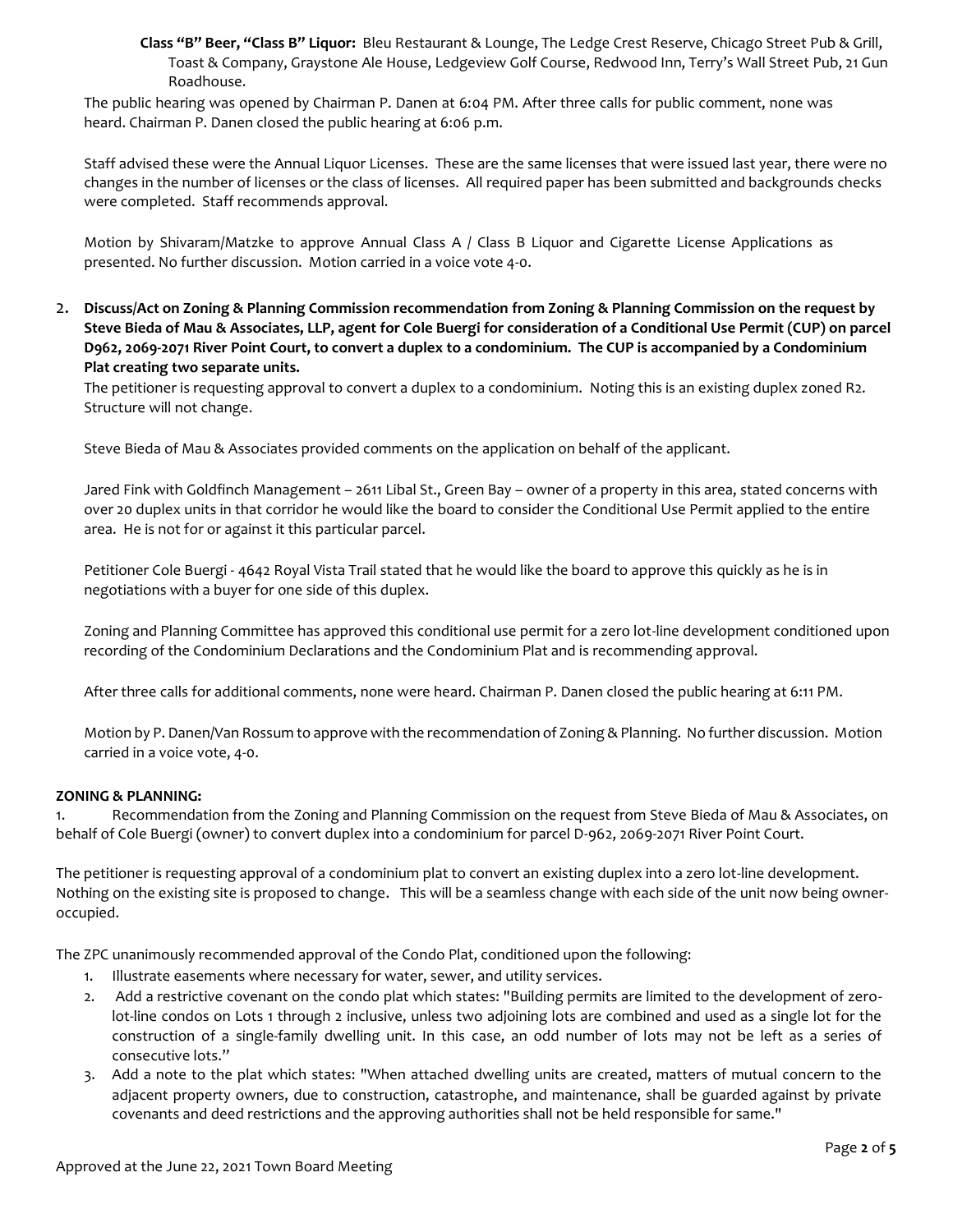4. Any technical corrections required by the Town Engineer and Brown County

Motion by Matzke/Shivaram to approve with the recommendation of Zoning & Planning. No further discussion. Motion carried in a voice vote, 4-0.

### **OLD BUSINESS: NONE**

#### **NEW BUSINESS:**

1. **Discuss/Act on Recommendation from the Ledgeview Sanitary District #2 to appoint Luann Pansier to Commissioner for a term until June 2027.**

Motion by Van Rossum/P. Danen to approve the appointment of Luann Pansier to Commissioner for a six-year term. No further discussion. Motion carried in a voice vote, 4-0.

#### **COMMUNICATIONS:**

**1. Brown County Alcohol and Drug Coalition for Change RE: Senate Bill 22, allowing bars and restaurants to sell mixed drinks "to go" from their establishments**.

Town Administrator explained that the Wisconsin legislature recently passed Senate bill 22, allowing bars and restaurants to sell mixed drinks "to go" from their establishments. This was an attempt to assist the bar and restaurant industry due to the severe economic impact the COVID-19 pandemic has caused. This is now a permanent change to the law. The Town has received this correspondence from the Brown County Alcohol and Drug Coalition for Change with tools to enhance public safety.

### **ORDINANCES:**

#### **1. First Reading:**

Ordinance 2021-06: Amend Chapter 96- Subdivision and Platting Regulations to create § 96-9, Section R, Cluster Box Unit (CBU) Installation and Responsibility

Staff was contacted by the United States Postal Service (USPS) in regards to installing cluster box units (CBU) in all subdivisions going forward. USPS will no longer allow developers to install multiple mailboxes throughout a subdivision unless part of that development is already an established route.

Staff recommends the creation of the ordinance and policy for consistency, liability and safety reasons. The Town Board discussed whether it should go through a three-readings process. They concurred that it would not be necessary.

Motion by Van Rossum/Shivaram to approve the ordinance as written. No further discussion. Motion carried in a voice vote, 4-0.

2. Ordinance 2021-07: Create Chapter 72 – Urban Forestry.

Staff explained the need to develop an urban forestry ordinance and management plan that would regulate the planting, removal, and management of trees on public and private lands in the Town and make the Town eligible for state and federal urban forestry grant-in-aid programs. An Urban Forestry program and ordinance is outlined as an action item in the 2019- 2024 Park and Recreation Plan. This ordinance was recommended unanimously by both the Park, Recreation and Forestry Committee and the Zoning and Planning Commission, and reviewed by the town's attorney.

Discussion occurred regarding funding obligations of the Town in regard to section 72-7 Street Tree Planting Plan. Specifically, the wording, "The cost of planting trees will be at the expense of the Town." The board requested staff to modify the wording in section 72-2 to allow for flexibility by the Town in regard to who encumbers the expense in the street tree planting plan. Modifications to the ordinance will be provided for the second reading at the next town board meeting.

**REPORTS: Administrator:**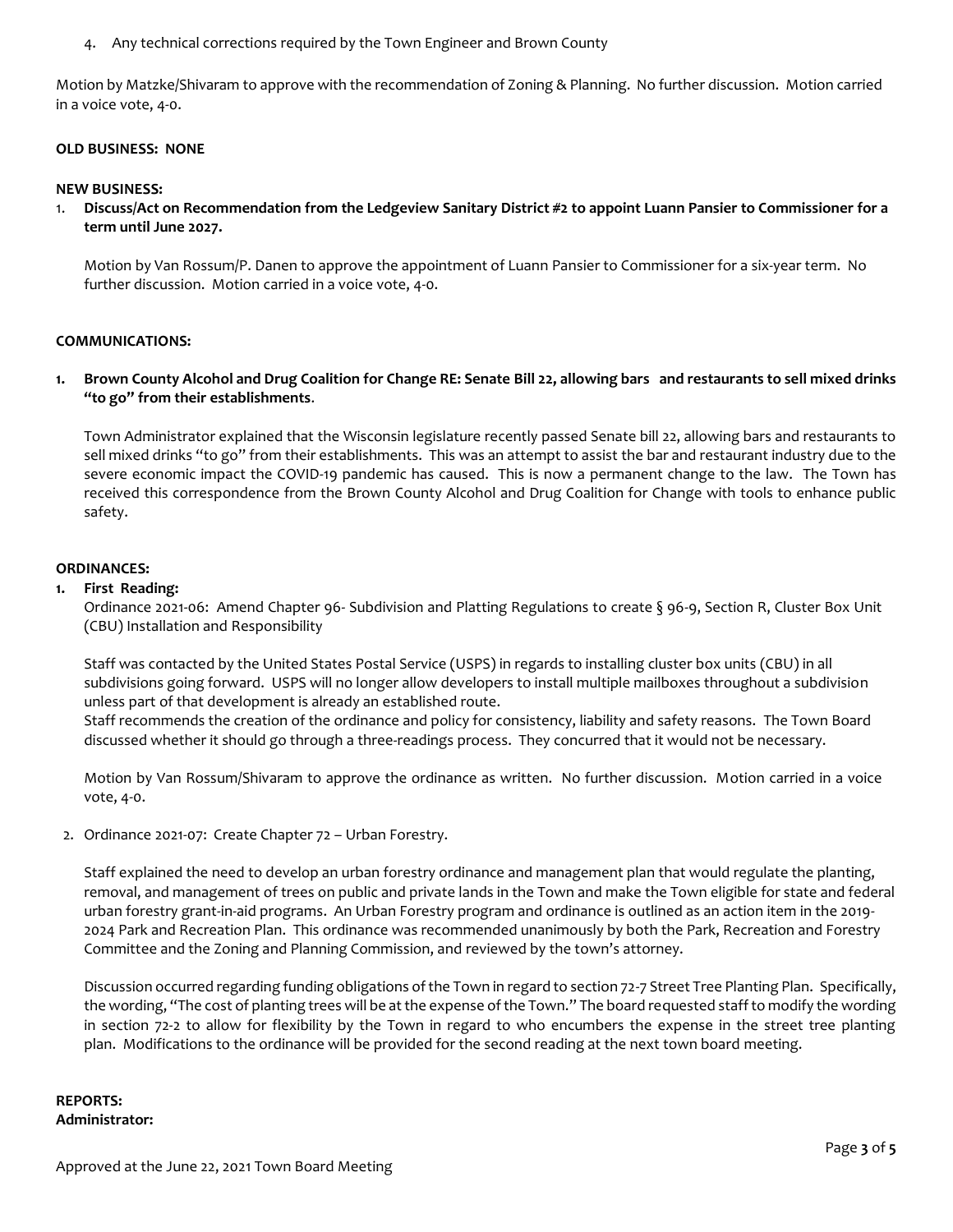- Email filters set to reduce spam
- Ledgeview Nursing Home abatement update.
- Van Dreel Case status.
- Ledgeview Farms Case status.

## **Treasurer:**

• Starting work on the 2022 budget

## **Zoning Administrator:**

- Continuing to acclimate to Ledgeview.
- Familiarizing with the ordinances

## **Engineer:**

- Stone Fence Preserve, fine grading this week.
- Dallas Lane/Mystery Ridge started sidewalk paving.

## **Public Works Director:**

Met with De Pere to discuss the possibility of partnering to use their large item/bulk drop off-site.

## **Park & Recreation Director:**

- Pollinator planting will be starting this week.
- Forestry Inventory status update.

## **Fire Department:**

- Meeting with McGrath Consulting this week.
- Report on fire calls.

## **Board Comments:** None.

# **APPROVAL OF THE VOUCHERS:**

MOTION by Van Rossum/Matzke to approve the vouchers. No further discussion. Motion carried in a voice vote, 4-0.

# **CLOSED SESSION:**

**The Town Board may convene into closed session pursuant to WI State Statute 19.85(1)(c) considering employment, promotion, compensation, or performance evaluation data of any public employee over which the governmental body has jurisdiction or exercises authority. The purpose is to review and discuss Fire Department personnel matters. The Town Board may then reconvene into open session to take action on items discussed in closed session.**

MOTION by P. Danen/Van Rossum for the Town Board to enter into closed session pursuant to WI State Statute 19.85 (1)(c) considering employment, promotion, compensation, or performance evaluation data of any public employee over which the governmental body has jurisdiction or exercises authority. The purpose is to review and discuss Fire Department personnel matters. No further discussion. Roll call vote: Van Rossum – Aye, Matzke – Aye, P. Danen – Aye, Shivaram – Aye. Motion carried in a roll call vote, 4-0.

At 6:58 PM, the Town Board entered into closed session.

At 7:41 PM, MOTION by P. Danen/Van Rossum for the Town Board to reconvene into open session and to take action on those items discussed in closed session. Roll Call Taken- Danen – aye, Van Rossum – aye, Shivaram – aye, Matzke – aye.

Chairman Danen addressed the Town Board and Chief Guns with a series of statements that related to the impetus for a consultant to be brought in to study the Fire Department. He indicated that the main driver of doing so was to ensure that the Department was prepared in terms of enough members and in terms of compliance with regulations associated with firefighting. The board's overall goal is to have a Town department that is compliant. P. Danen further went on to state that as the study has evolved and stakeholder meetings taken place, it was brought to the Board's attention, once again, that there is a problem with alcohol in the station. He expressed the grave concerns of the board as it relates to Town